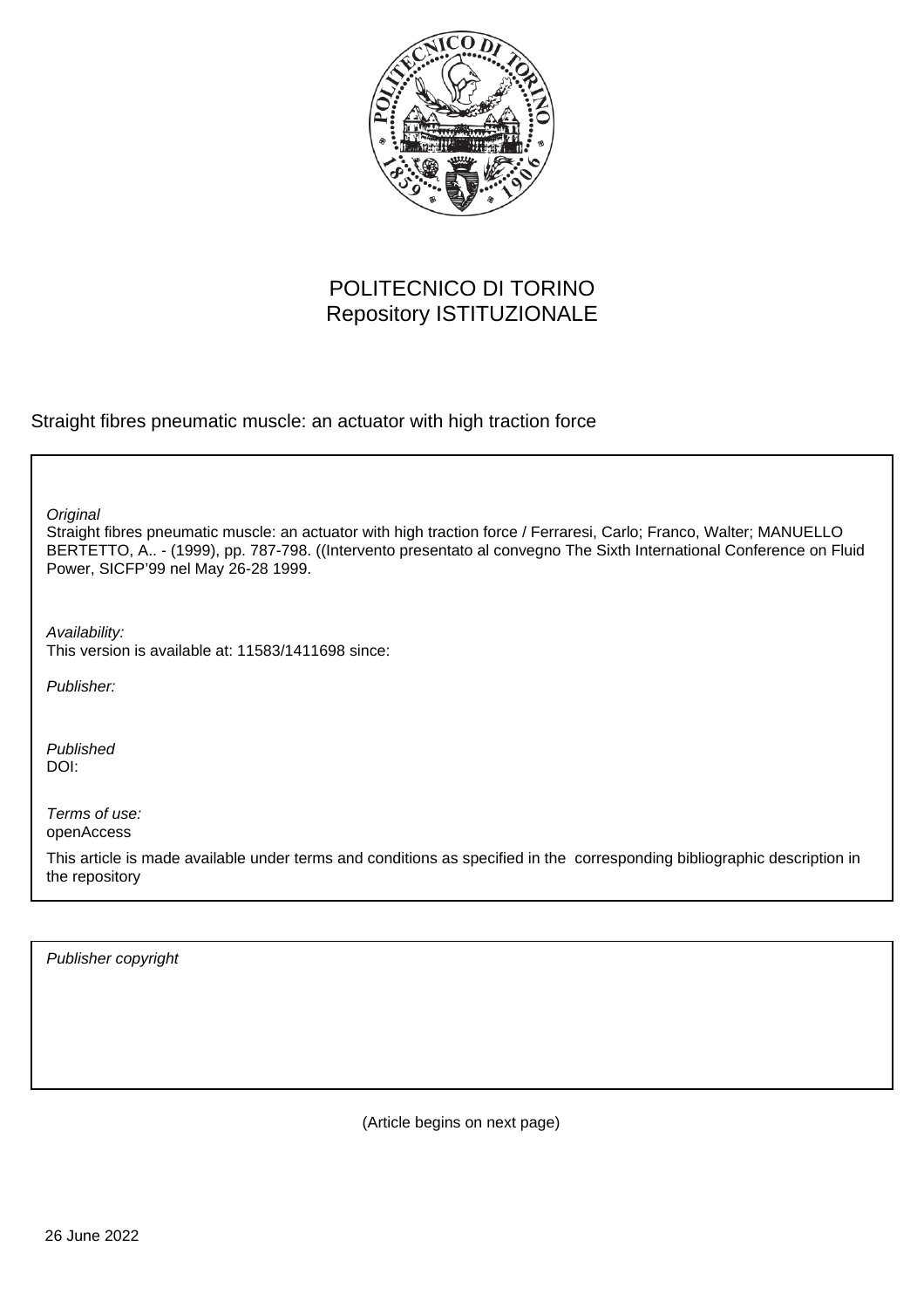# STRAIGHT FIBRES PNEUMATIC MUSCLE: AN ACTUATOR WITH HIGH TRACTION FORCE

Carlo Ferraresi, Walter Franco, Andrea Manuello Bertetto Dipartimento di Meccanica, Politecnico di Torino Corso Duca degli Abruzzi, 24 - 10129 Torino - Italy Phone +39 011 5646943, Fax +39 011 5646999 E-mail ferraresi@polito.it

#### ABSTRACT

This work deals with the design and development of a novel kind of flexible pneumatic actuator, called *straight fibres pneumatic muscle*. The paper describes a prototype that has been realised and characterised experimentally. In addition, a mathematical model, able to evaluate the static performance, has been derived. The model takes into account the overall geometry and the mechanical characteristics of both the flexible material and the fibres. The results have been validated by experimental tests.

The straight fibres muscle gives very interesting results as regards the pulling force, even if compared with traditional muscle actuators with the same size.

KEYWORDS: Pneumatic muscle actuator, Flexible actuator, Fluid power actuator.

#### 1 INTRODUCTION

In some applications of non conventional robotics it may be necessary to use actuation devices with particular characteristics, usually not provided by conventional actuators like fluid power cylinders or electrical motors.

In general, an ideal actuator should be compact, reliable, non-pollutant, cheap, durable, able to generate a high force with respect to its volume and weight. In addition to these generic characteristics, the actuators should give particular performances according to their use.

For instance, actuators to be used in biomechanical applications for assisting disabled people must have psychologically acceptable shape and size, and should have preferably a non-rigid structure. The motion of geometrically defined structures, aimed at assisting disabled people, or used as active tutor, can be advantageously driven by actuators giving high pulling forces with respect to their mass and volume, having a soft and flexible structure that adapts itself to the structure geometry.

In aerospace applications, the actuators should be particularly light and able to work in vacuum, even subjected to high changes of temperature, without mechanical parts in relative sliding motion, so as to avoid the use of lubricant and dynamic seals.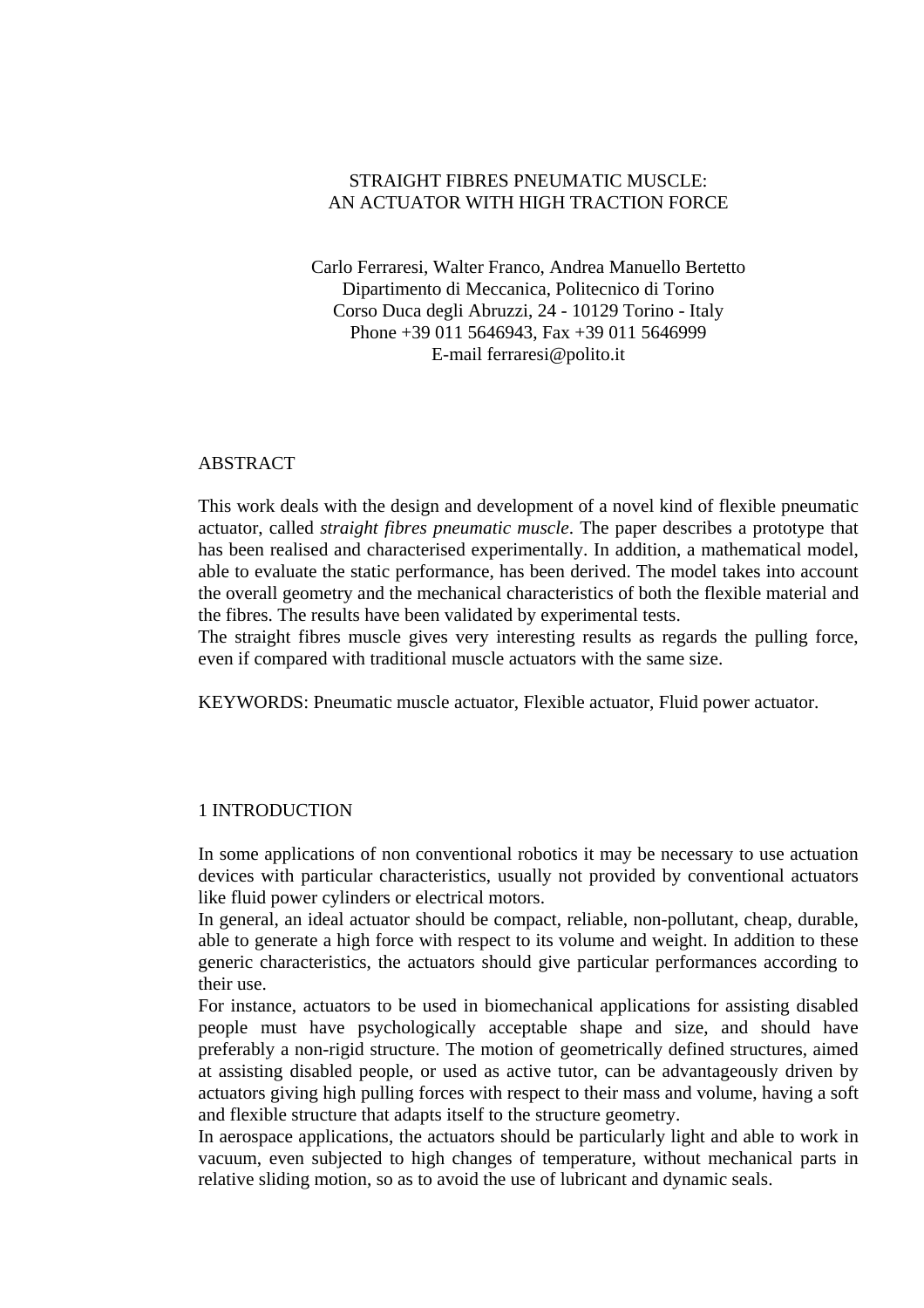The natural muscles may be an ideal model for developing actuators for special applications [1]. In fact they show very good characteristics, like a high power-toweight ratio (from 40 to 225 W/kg, up to 1 kW/kg in particular cases), a value of force per cross-sectional area varying from 15 to 40 N/cm<sup>2</sup>, an average contraction velocity of 500%  $s^{-1}$ , good position controllability, high efficiency; moreover, they obviously are not pollutant. Among actuators approaching these characteristics, different types of flexible actuators have been studied by numerous authors, and the Flexible Pneumatic Actuators (FPA) turned out to be particularly interesting. They are made up of a deformable chamber, usually of an elastomeric material, able to dilate under the effect of the internal pressure; by adopting proper constraints, it is possible to control the deformation in the most convenient way.

Among the various typologies of FPA, the McKibben muscle, conceived in 1950 and used for actuating an arm devoted to biomechanical tasks, found a remarkable success. Several works have been conducted in order to identify and simulate the behaviour of this muscle [2], [3], [4]. The McKibben muscle has been adopted both in aerospace [5] and biomechanical applications [6], [7], [8].

Researches aimed at optimising the McKibben muscle highlighted how its performances are greatly influenced by the cross section and the mechanical characteristics of the stretchy chamber, as well as from the winding angle of the constraining weave [9].

This work deals with the development of a new kind of muscle actuator, named straight fibres muscle, whose force performance has been optimised.

The structure of a prototype is described, the static mechanical characteristic obtained experimentally is reported.

Then a mathematical model of the actuator is defined, able to foresee its performance as a function of the geometrical parameters and the material characteristics. The model has been validated on the basis of experimental tests.

Finally, the model has been used to carry out an analysis of the influence of geometry and material properties on the actuator's performances.

## 2 THE PROTOTYPE

The fig.1 shows a picture of the prototype of straight fibres muscle.

The muscle is made up of a stretchy chamber, of elastomeric material, stiffened in the longitudinal direction by very strong fibres, attached to the end-caps.



*Figure 1: prototype of muscle actuator*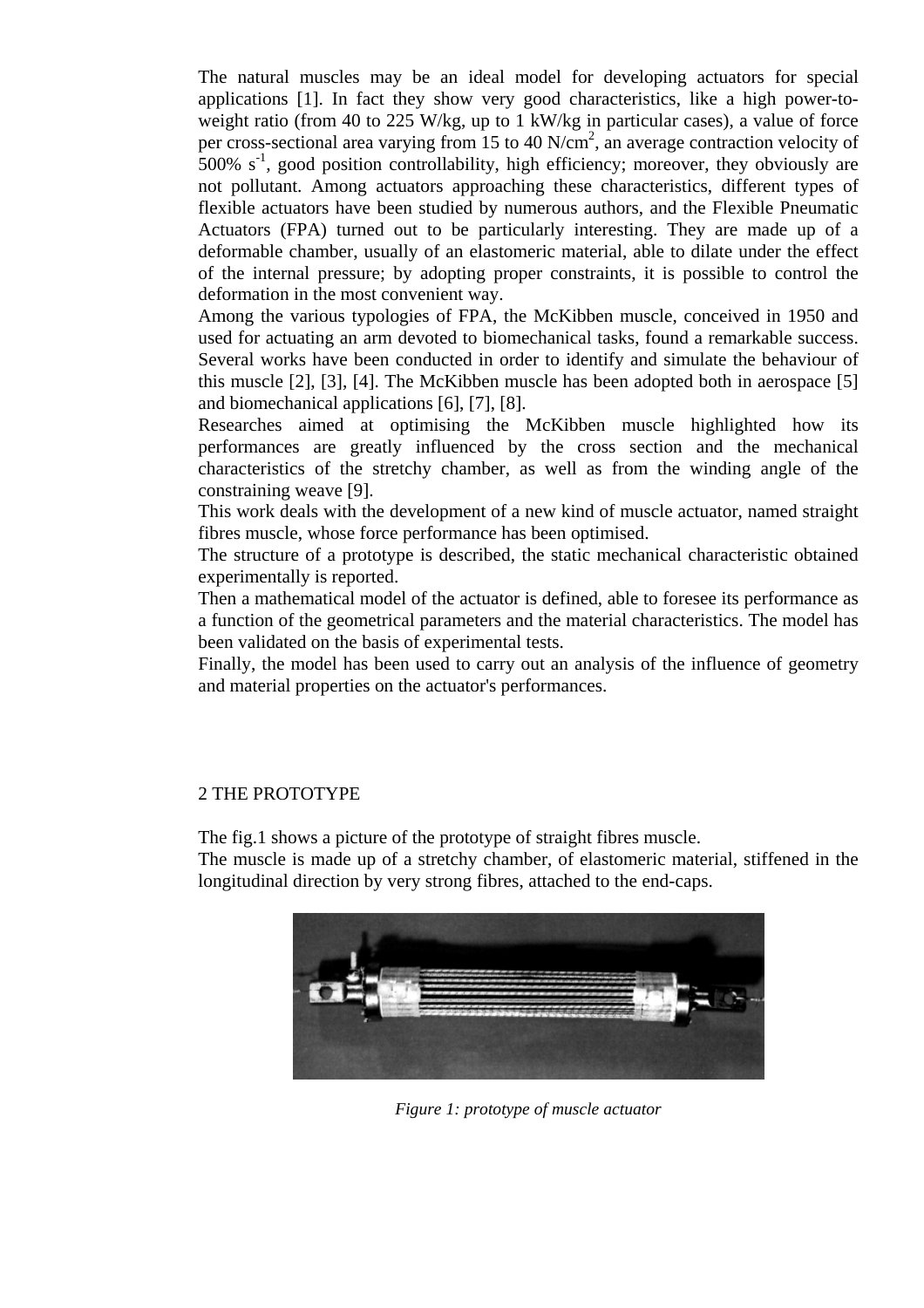By increasing the internal pressure, the actuator takes the shape of a barrel (see fig.2) and, since the length of the fibres remains practically constant, the two end-caps approach and the actuator shortens.



*Figure 2: the prototype in load condition* 

The fig. 3 shows a scheme of the actuator, both in undeformed (dashed line) and deformed condition (continuous line). The muscle realised is made up of a stretchy chamber, of initial length  $l_0$ =100 mm and initial radius  $r_i$ =6 mm, attached to two endcaps of radius  $r_0 = 7$  mm. The total length, including the end-caps, is equal to 190 mm; the mass is of 185 grams.



*Figure 3: geometry of the muscle actuator*

The muscle, subjected to a traction force, reaches in equilibrium condition a new length *l* depending on the values of the supply pressure and the applied force. Vice versa, once a given length is imposed to the actuator, it exerts a pulling force depending again on the internal pressure, and on the imposed length.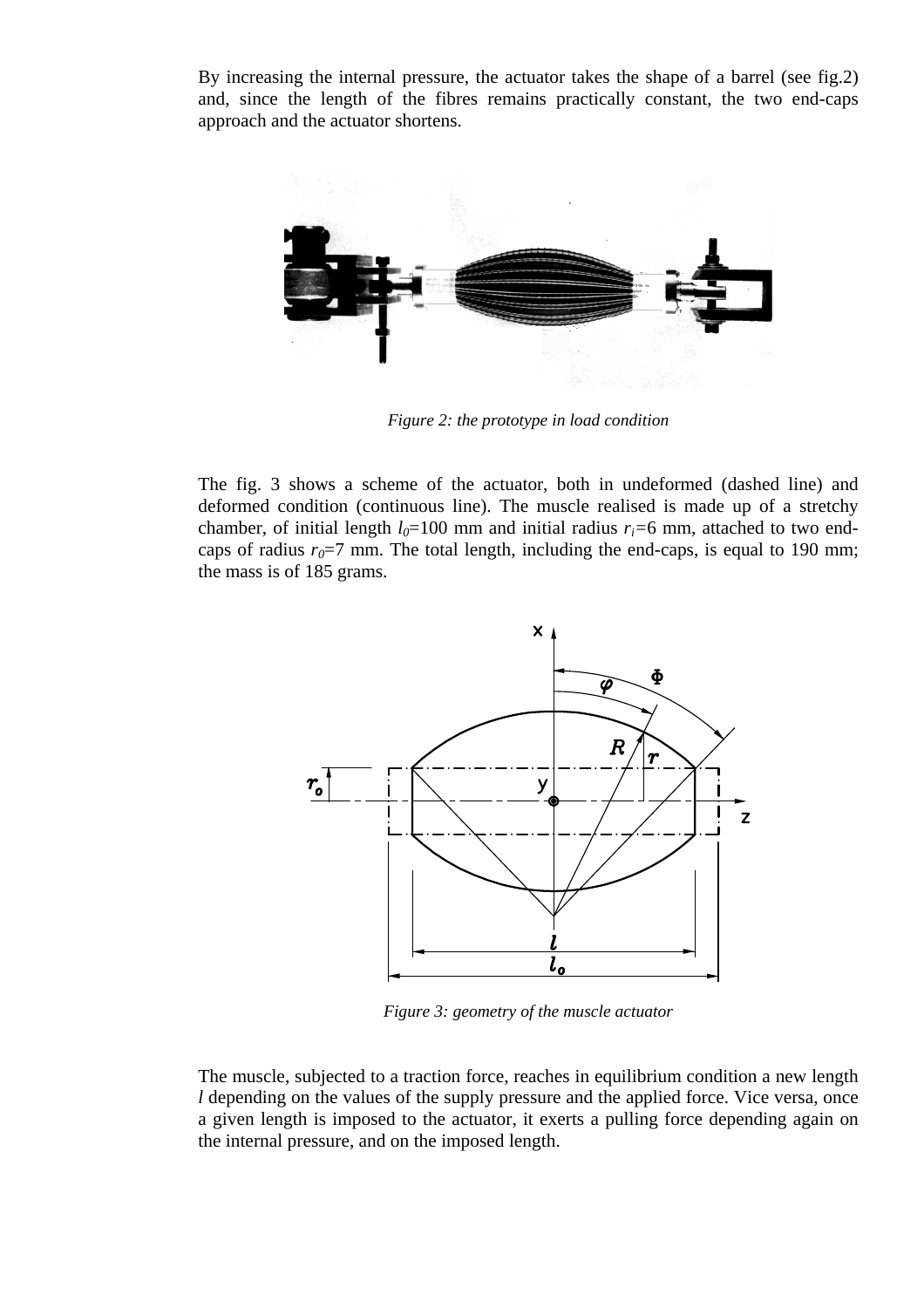Fig.4 shows a typical experimental characteristic of the actuator, i.e. the pulling force as a function of the contraction ratio, for different supply pressures. The contraction ratio is defined as:

$$
\Delta l\% = \frac{l_o - l}{l_o} \cdot 100
$$

where  $l_0$  is the initial length of the actuator and *l* is its actual length. As highlighted by fig.4, at the same supply pressure, the pulling force *F* of the actuator decreases as the contraction ratio Δ*l%* increases.



*Figure 4: pulling force versus the contraction ratio* 

## 3 MATHEMATICAL MODEL

To foresee the performance of the muscle actuator, i.e. the pulling force as a function of the supply pressure and the contraction ratio, and to evaluate the influence of the geometrical parameters and the properties of the materials, a mathematical model of the straight fibres muscle has been developed.

The condition corresponding to actuator completely extended, with no external load and no supply pressure, has been defined as initial.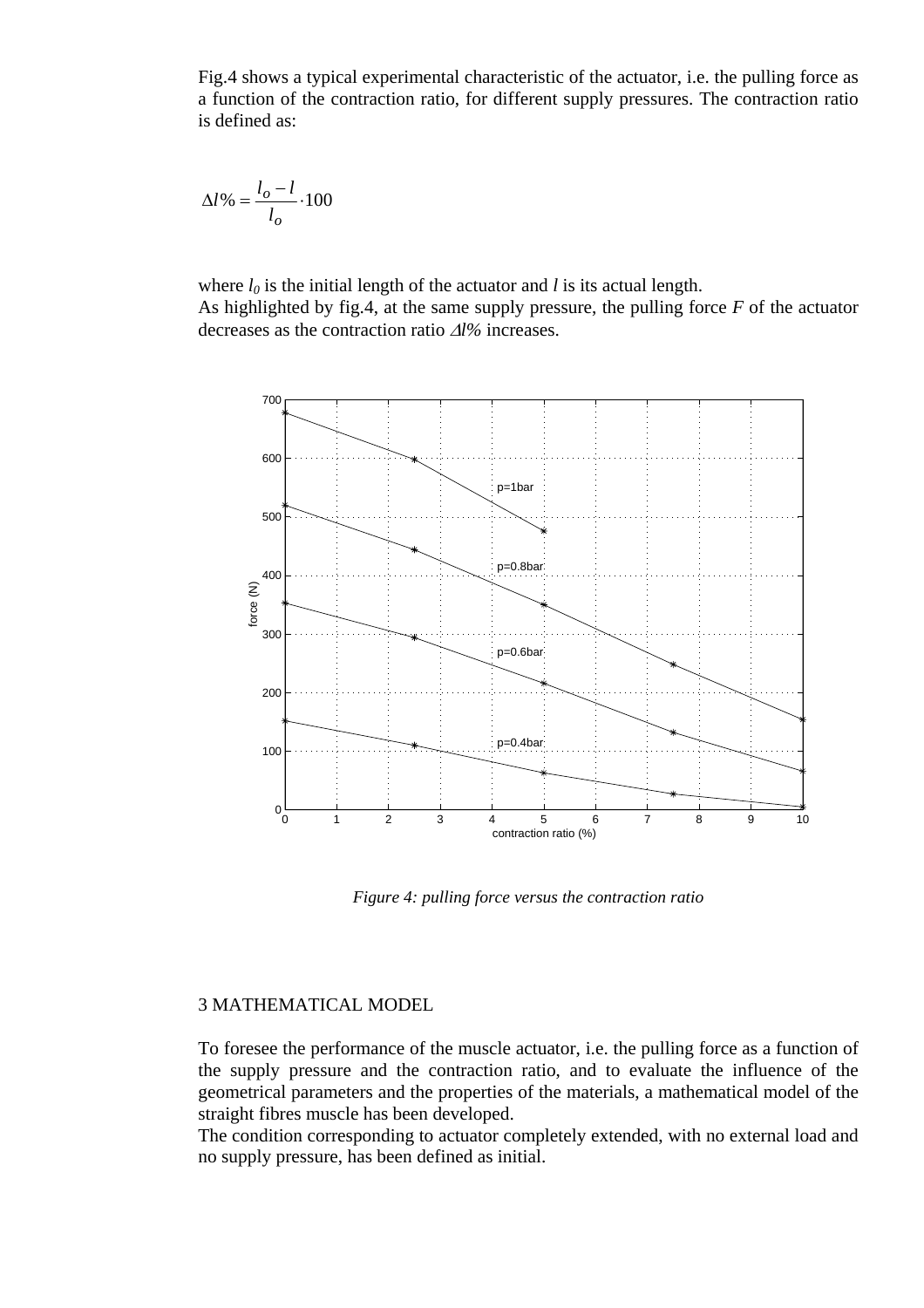The muscle has been considered as a tube of elastomeric material, with Young's modulus *E*, initial length  $l_0$ , initial radius  $r_i$  and thickness *s*, attached to two end-caps of radius *r0*, and stiffened in the longitudinal direction by *N* strings with Young's modulus  $E_f$ , cross section  $A_f$  and initial length  $l_0$ .

The fig.3 shows, with dashed line, the lateral view of the geometric scheme of the actuator in initial condition. The reference frame x-y-z has been assumed with the origin placed in the middle of the actuator and the z-axis coinciding with the actuator axis.

Once given values of length *l* and pressure *p* have been imposed, the actuator exerts a pulling force *F*. In fig.3 the continuous line indicates the shape of the actuator when a length *l* is imposed. It has been hypothesised that the cross section of the actuator wall along the symmetry axis takes the shape of an arc, with curvature radius *R*. The angle subtending this arc is indicated as 2φ.



*Figure 5: 3-D scheme of 1/4 deformed actuator* 

The fig.5 shows the 3-D scheme of a quarter of the actuator in the deformed condition, with the indication of the stresses acting on the membrane.



*Figure 6: force equilibrium of the fibre*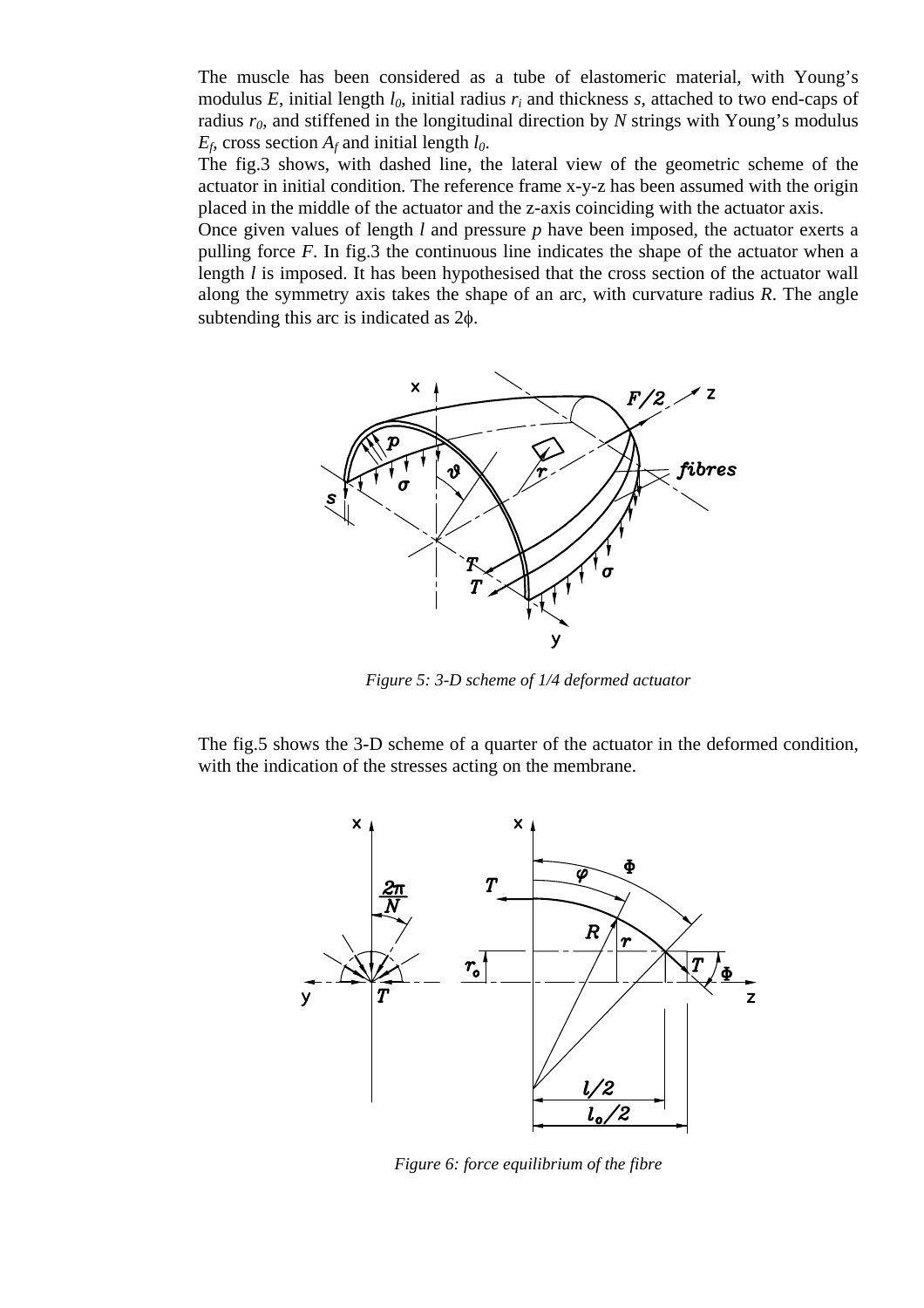The forces acting on x-direction are: the projections of the internal pressure forces, the projections of the tensions in the fibres and the resultant of the stress  $\sigma$  in the membrane. In particular, called *T* the tension in each of the *N* fibres, the resultant of the tensions in x-direction is given by the sum of the projections of *T* in this direction, as highlighted in fig.6.

Then, with reference to the figures 3, 5 and 6, the force equilibrium of 1/4 actuator in xdirection can be written as:

$$
\int_{-\frac{\pi}{2}}^{\frac{\pi}{2}} \int_{0}^{\phi} p \cos \theta \cos \varphi r R d \vartheta \varphi - T \operatorname{sen} \phi \cdot \left( \sum_{n=-N/4}^{+\frac{N}{4}} \cos \left( \frac{2\pi}{N} n \right) \right) - \frac{\pi}{2}
$$
\n
$$
-2 E R s \int_{0}^{\phi} \frac{r_o + R(\cos \varphi - \cos \phi) - r_i}{r_i} d\varphi = 0
$$
\n(1)

Similarly, the forces acting in z-direction are: the pulling force *F* of the muscle, the projections of the internal pressure forces and the projections of the tensions in the fibres. The equilibrium in z-direction is expressed by the following equation:

$$
\frac{F}{2} + \frac{p\pi r_o^2}{2} + \int_{-\frac{\pi}{2}}^{\frac{\pi}{2}} \int_{0}^{\frac{\pi}{2}} p \operatorname{sen}\varphi r R \operatorname{d} \vartheta d\varphi - \frac{NT}{2} = 0
$$
\n(2)

By substituting in (1) and (2) the expression of the radius *r* of the generic cross-section:

$$
r = r_o + R(\cos\varphi - \cos\phi) \tag{3}
$$

and integrating, one obtains the following equilibrium equations:

$$
\frac{2ER^2s}{r_i}(\operatorname{sen}\phi - \phi\cos\phi) + El_{fs} \frac{r_o - r_i}{r_i} + T \operatorname{sen}\phi \cdot \left(\sum_{n=-N/4}^{+N/4} \cos\left(\frac{2\pi}{N}n\right)\right) -
$$
  
-  $p\left(\phi R^2 + 2Rr_o \operatorname{sen}\phi - \frac{R^2}{2}\operatorname{sen}2\phi\right) = 0$  (4)

$$
F + p\pi (r_o + R(1 - \cos \phi))^2 - NT = 0
$$
\n(5)

The characteristic equation of the fibre is: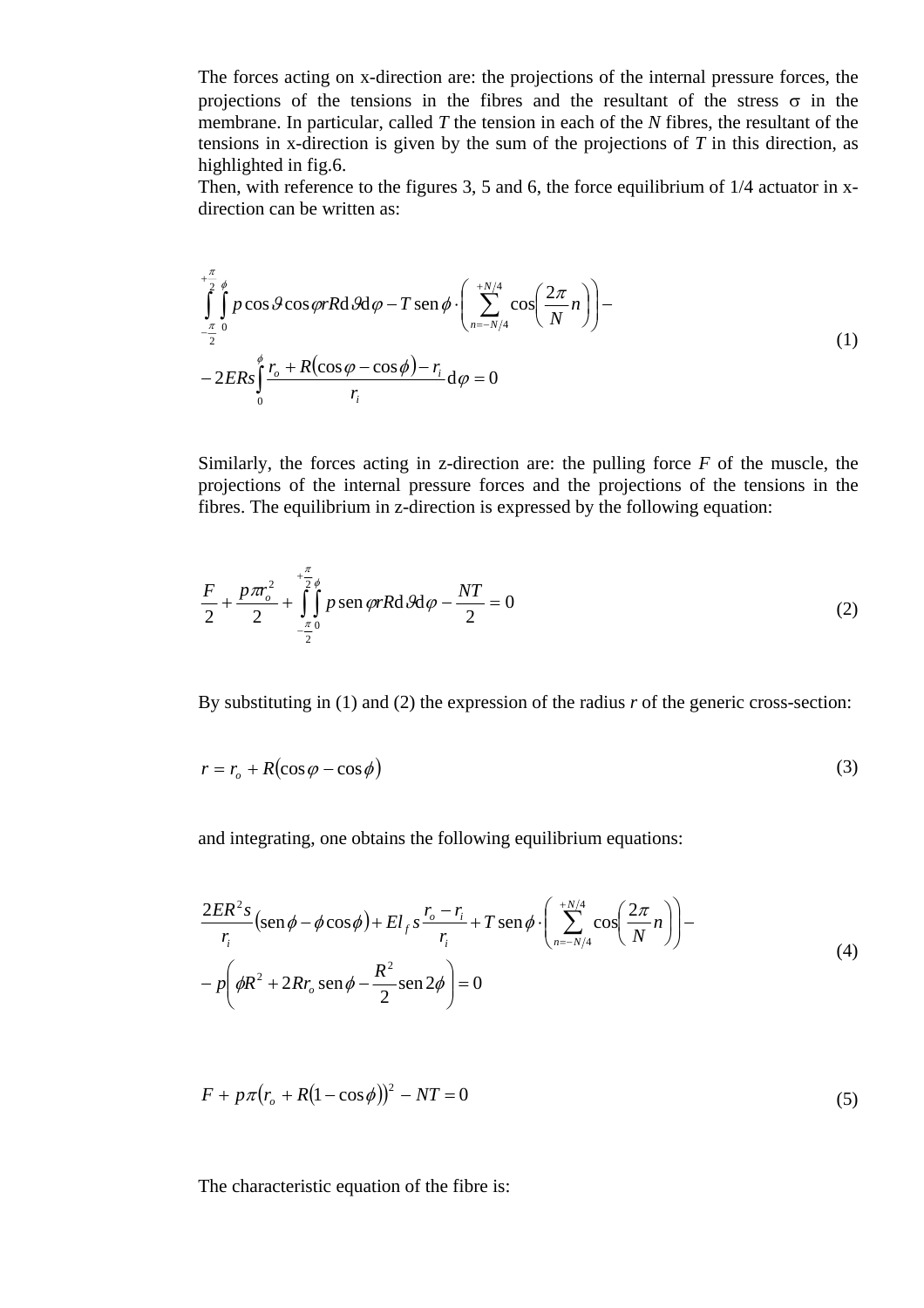$$
l_o \left( 1 + \frac{T}{E_f A_f} \right) - l_f = 0 \tag{6}
$$

Finally, for the geometrical congruence of the muscle, it can be written:

$$
R\phi - \frac{l_f}{2} = 0\tag{7}
$$

and:

$$
R \operatorname{sen} \phi - \frac{l}{2} = 0 \tag{8}
$$

The solution of the equation system given by  $(4)$ ,  $(5)$ ,  $(6)$ ,  $(7)$  and  $(8)$  allows to derive, for given supply pressure *p* and actuator length *l*, the pulling force *F* exerted. The fig.7 shows a comparison between the results given by the mathematical model and the results measured by experimental tests.



*Figure 7: traction force versus the pressure: theoretical (continuous line) and experimental results at 0%, 2.5%, 5%, 7.5% and 10% contraction ratio*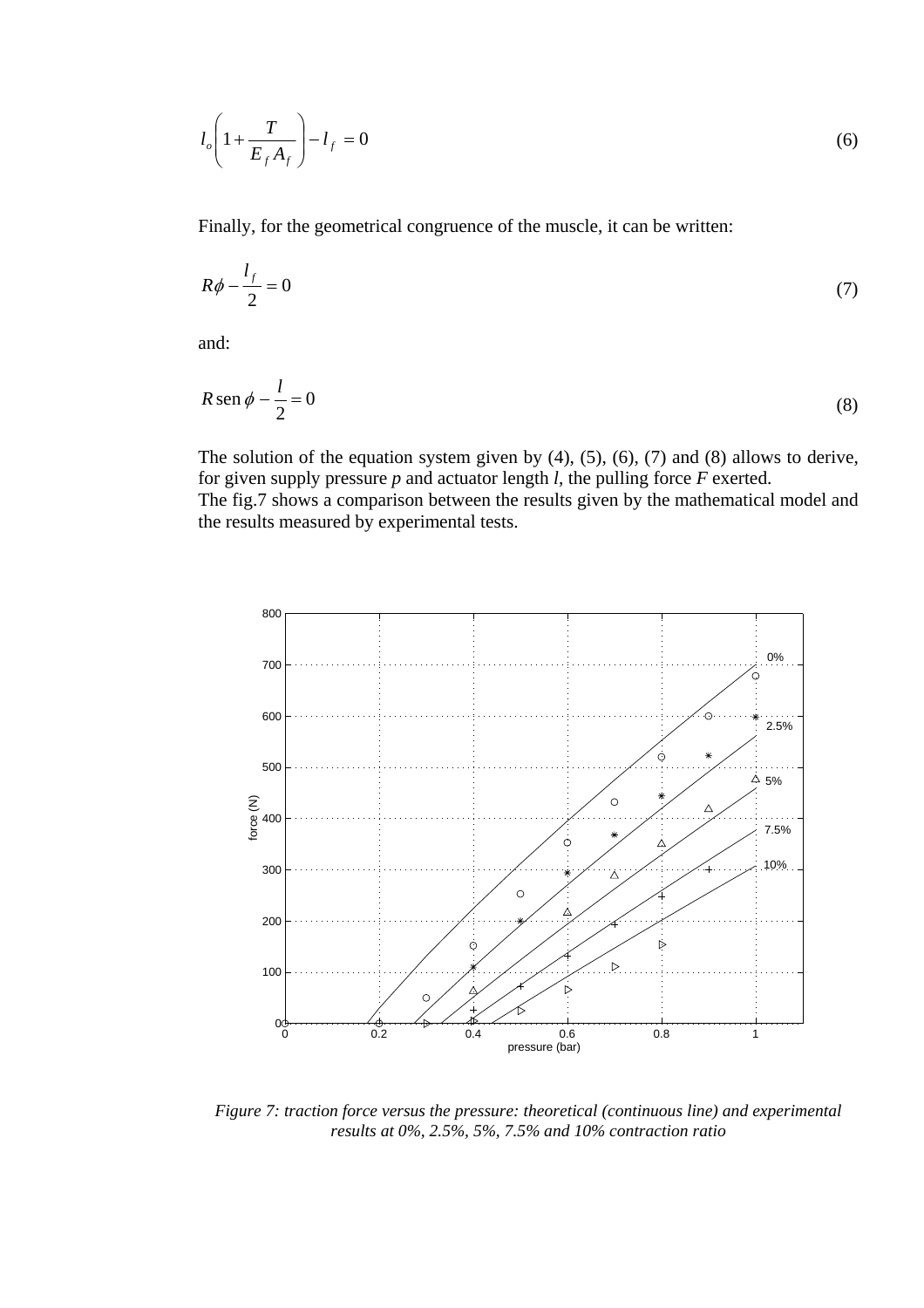For a given contraction ratio, as the supply pressure increases, the pulling force of the actuator increases with a regular trend.

The model proves to be able to foresee the behaviour of the muscle in the whole working range investigated experimentally. In particular, the minimum values of supply pressure necessary to produce a pulling force of the actuator can be individuated.

Being in this way validated, the model has been used to investigate the influence of the two main geometrical parameters (the length  $l_0$  and the radius  $r_i = r_0$  in initial conditions) on the actuator's performance.

The fig.8 shows the values of the actuator's pulling force evaluated by the mathematical model, as a function of the initial length. The analysis was carried out for different supply pressures, considering an initial radius  $r_i = r_0 = 7$  mm and a contraction ratio equal to 0%. At low supply pressure (0.2 bar) the force shows a maximum for a length of about 0.12 m, then it decreases for greater values of  $l_0$ . In fact, for the same contraction ratio, the deformation energy of the rubber chamber increases as the initial length increases: at low working pressures, almost the whole of the fluid energy is converted in deformation work.

For greater supply pressures, increasing the initial length determines an increasing of the traction force. Anyway, in design stage the structural limits of the elastomeric material must be taken into account.



*Figure 8: traction force of the muscle versus the initial length*  $(r_i = r_0 = 7$  *mm, contraction ratio=0%)* 

In fig.9 the same kind of muscle as above  $(r_i=r_0=7 \text{ mm})$  was considered. Here the pulling force versus the initial length has been evaluated for a supply pressure of 1 bar and for different values of contraction ratio (0%, 5% and 10%). In addition, the model calculated at the same conditions also the maximum strain in the elastomeric material of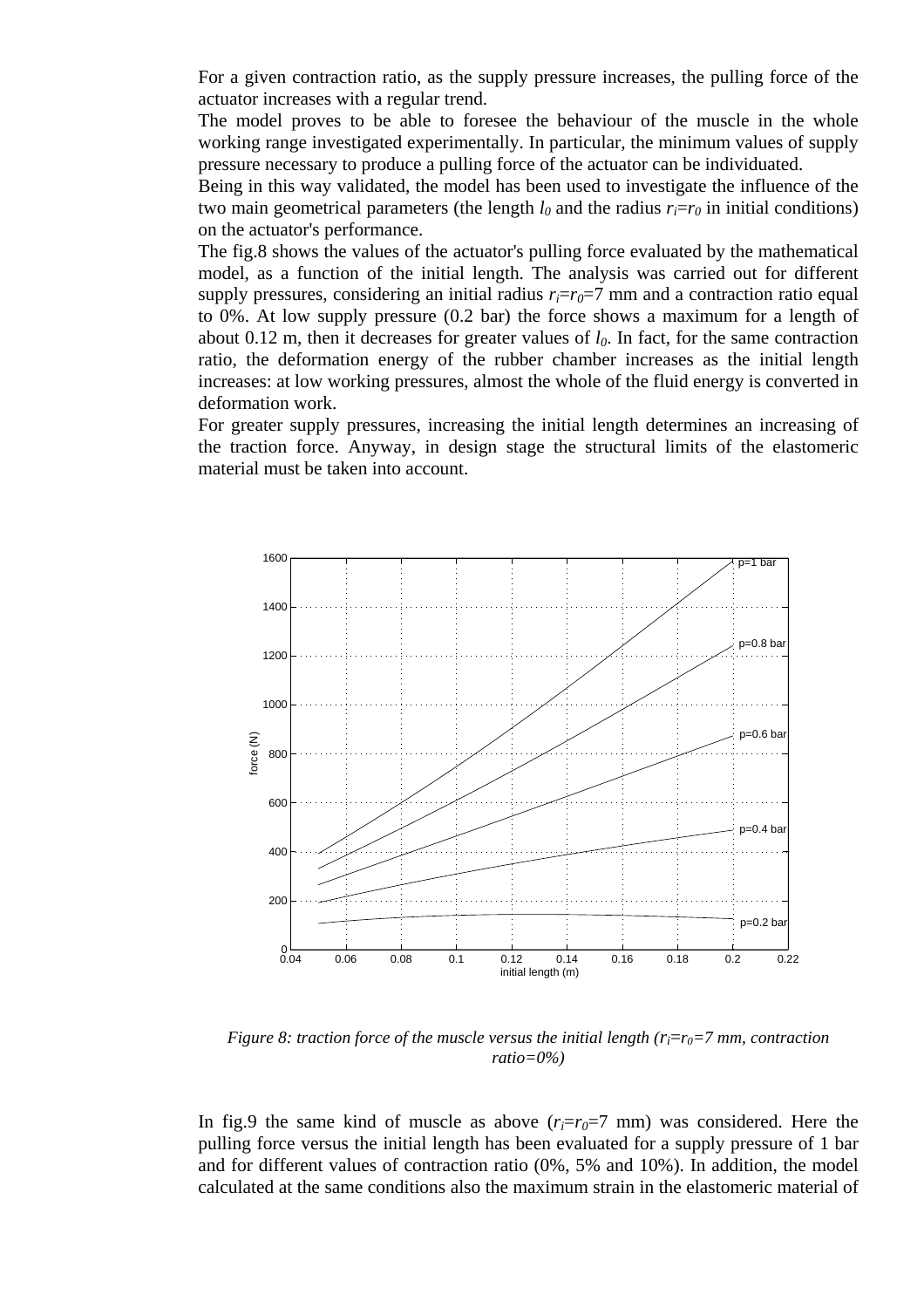the membrane, i.e. the strain measured in the cross section with the maximum radius. As the initial length and the contraction ratio increase, the strain increases as well, reaching the maximum acceptable value for the material used (for the prototype realised, the material of the rubber chamber had a maximum admissible strain of 450%). Therefore, it is clear that the initial length of the muscle cannot be increased over a certain value.



*Figure 9: maximum strain in the elastomeric material and traction force of the muscle versus the initial length (r<sub>i</sub>* $=r_0=7$  *mm, p=1 bar)* 

Vice versa, keeping constant the initial length of the actuator, it is possible to investigate the influence of the initial radius on the pulling force. The diagrams of fig.10 allow to discuss this effect. Here the values of the pulling force are presented as a function of the initial radius  $r_i=r_0$ , for a supply pressure of 1 bar, initial length  $l_0$  of 0.1 m and for different contraction ratios (0%, 5% and 10%).

The increasing of the initial radius determines an increasing of the pressure thrust acting in radial direction on the fibres, so enhancing the contraction ability of the muscle; on the other hand, the pressure force tending to stretch the muscle in the axial direction increases as well. Therefore, for a given contraction ratio, there is a certain value of initial radius maximising the pulling force of the muscle.

The fig.10 shows also how the strain in the chamber material tends to decrease as the initial radius increases, for the same contraction ratio.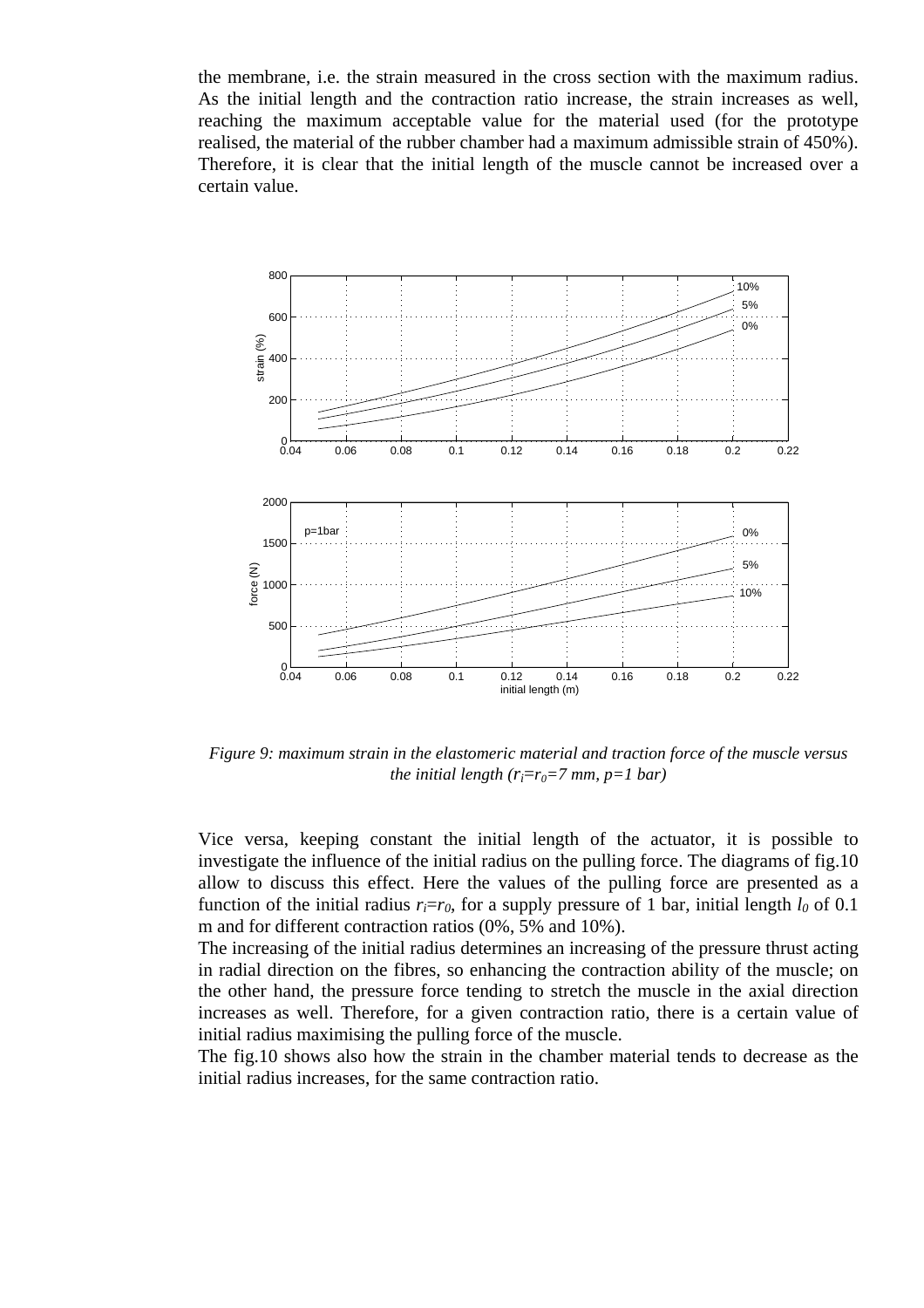

*Figure 10: maximum strain in the elastomeric material and traction force of the muscle versus the initial radius (* $l_0 = 0.1$  *m, p=1 bar)* 

Finally, the fig.11 highlights the effect of the initial radius on the pulling force for contraction ratio of 0% and initial length of 0.1 m, at different supply pressures. For each curve, corresponding to a given supply pressure, it is possible to individuate a value of initial radius determining a maximum value of the pulling force.



*Figure 11: traction force of the muscle versus the initial radius (l0=0.1 m, contraction ratio=0%)*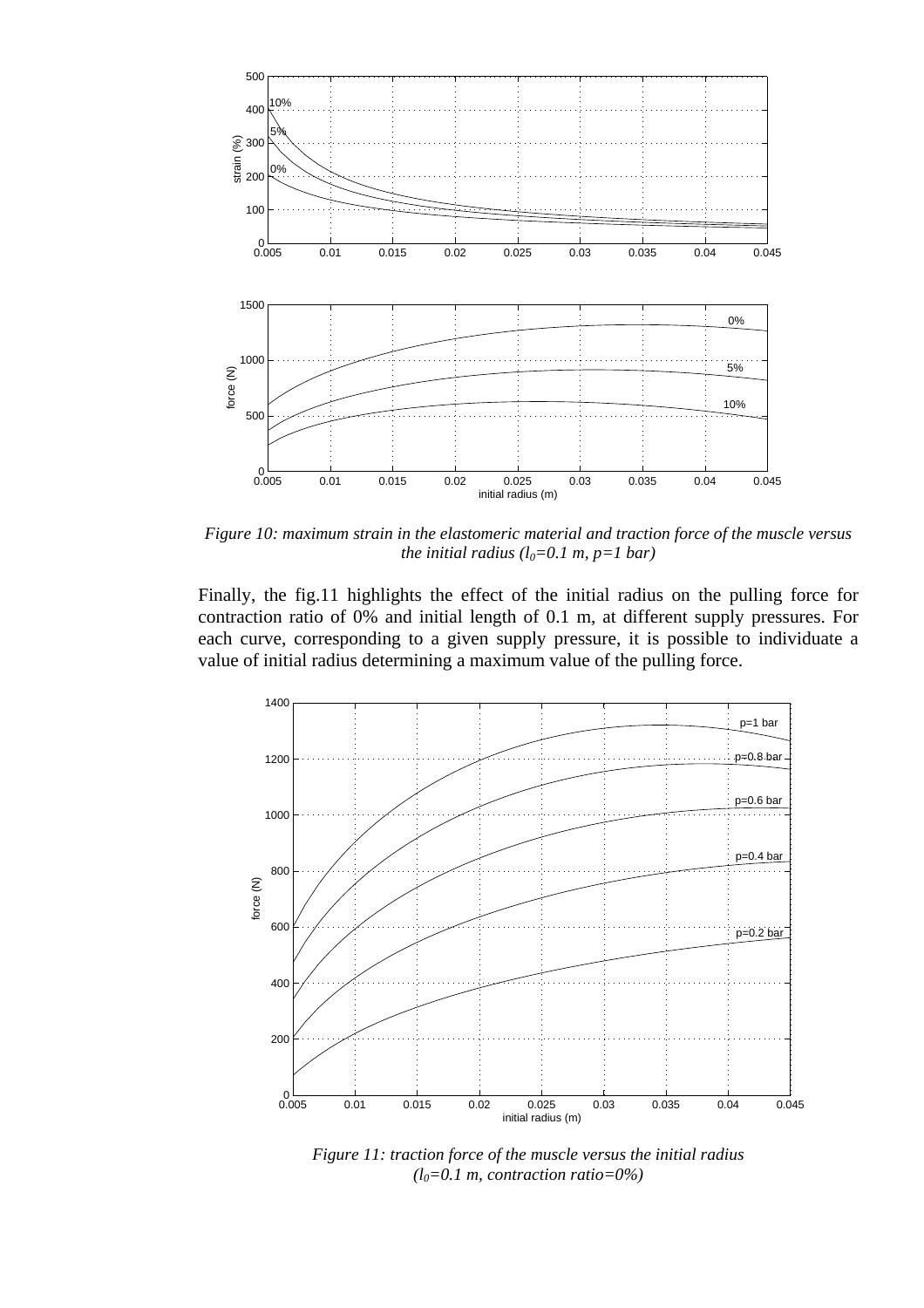### 4 CONCLUSION

A new kind of muscle actuator, with non-extensible fibres oriented in longitudinal direction, has been developed.

A prototype has been constructed and tested. It showed very interesting performances in comparison with the traditional McKibben muscle.

Furthermore, a mathematical model of the muscle has been realised and validated experimentally.

The model has been used to investigate the performance of the actuator imposing variations to the values of the main physical parameters.

It has been highlighted how the behaviour of the actuator's force as a function of the two main geometrical parameters, i.e. the initial length and radius, is strongly non-linear.

Moreover, the model showed that it may be used as a design tool in order to choose proper actuator's parameters for the performances requested: at a design stage, according to the desired performance and applications, for given materials of the deformable chamber and the fibres, it is possible, by means of the model described, to individuate optimal values for the initial length and the initial radius of the chamber.

## NOMENCLATURE

- *Af* Area of the fibre's cross section
- *E* Young's modulus of the deformable chamber
- *Ef* Young's modulus of the fibre
- *F* Pulling force of the muscle actuator
- *l* Actual length of the muscle
- *lf* Length of one fibre
- *l<sub>o</sub>* Initial length of the muscle
- *N* **Number of the fibres**
- *p* Supply pressure
- *R* Curvature radius of the deformed actuator
- *r* Radius of the generic cross-section
- *ri* Initial radius of the chamber
- *ro* Radius of the end-cap
- *s* Thickness of the chamber
- *T* Tension in one fibre

#### REFERENCES

- [1] D.G. Caldwell, Natural and Artificial Muscle Elements as Robot Actuators. In *Mechatronics,*vol.3, n.3, 1993, pp.269-283
- [2] H.F. Schulte. The Characterisation of the McKibben Artificial Muscle. In *The Application of External Power in Prosthetics and Orthotics*, National Academy of Sciences National Research Council, Washington D.C, 1961.
- [3] R.E. Tannous, J.M. Winters, Novel Artificial Muscle Design: Development and Testing. In *Proceedings of the Annual International Conference of the IEEE*